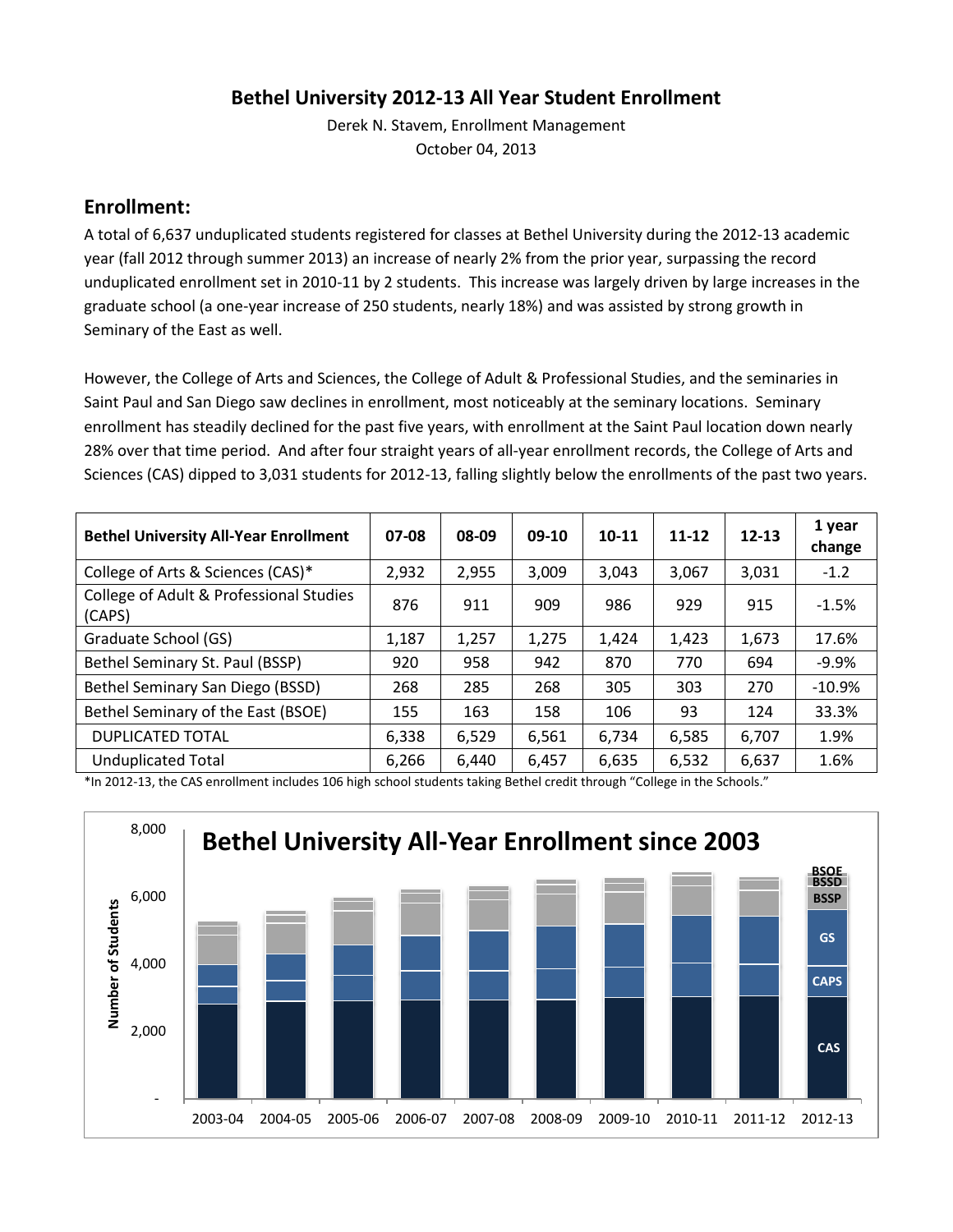Sixty-nine students were enrolled in more than one school, as follows:

- 1 student in BSSP and BSOE
- 3 students in CAPS and BSSP
- 46 students in CAPS and GS
- 1 student in CAS and BSSP
- 3 students in CAS and CAPS
- 1 student in CAS, CAPS, and GS
- 12 students in CAS and GS
- 2 students in GS and BSSP

Total duplicated enrollment at Bethel University for 2011-12 was 6,707. (This counts each student once for each school in which they were enrolled.)

#### **Gender:**

For the fourth consecutive year, the percentage of females inched upward, now approaching 60% of Bethel's total student population (the norm of the previous few years had generally been around 57% to 58% female). The continued decrease in the percentage of male students is driven primarily by lower enrollments in the seminaries, which have historically enrolled more male than female students.



## **Age:**

CAS continues to maintain a median age of 20, with about 96% of students being under the age of 25. In contrast, ages at BSOE remain disproportionately high, with 60% of students age 45 or older. Median ages for the remainder of the schools remain in the mid-30's, with the median at BSSD falling to 33 (previously 35-37), making it the site with the second youngest population after CAS.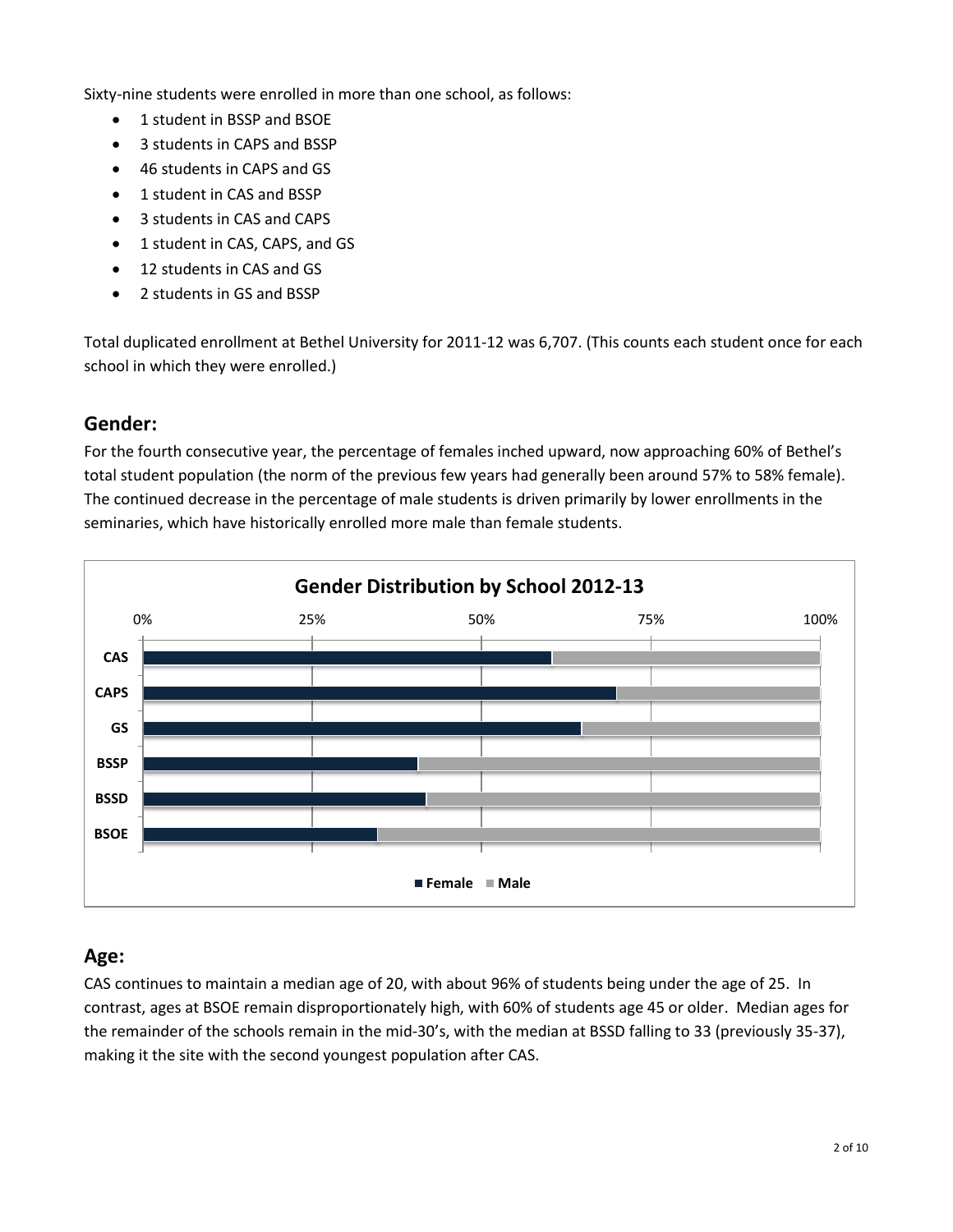

# **Race/Ethnicity:**

 $\overline{\phantom{a}}$ 

The percent of students of color at all Bethel schools inched up again in 2012-13 to a new high of 15.6% of students with a known race/ethnicity (excluding non-resident aliens).<sup>\*</sup>



This increase is largely driven by increased racial and ethnic diversity in the graduate school (from 11.9% students of color in 2011-12 to 14.4% in 2012-13). Racial and ethnic diversity also increased strongly at BSSP and slightly at BSSD, while remaining flat at CAS and CAPS. BSOE saw a slight decline in students of color for 2012-13, while still maintaining an enrollment of over 50% students of color.

<sup>\*</sup> Starting in 2010-11, federal requirements adjusted the way institutions ask about and record race/ethnicity, correcting a prior underrepresentation of Hispanics/Latinos and allowing students to identify themselves as more than one race (now reported as "two or more races"). Due to the transition from the old reporting standards to the new race/ethnicity guidelines, the figures for 2010-2011 and following use a combination of new and old race/ethnicity standards. The new race/ethnicity data has been used when available, but old data has been used if no new data is exists.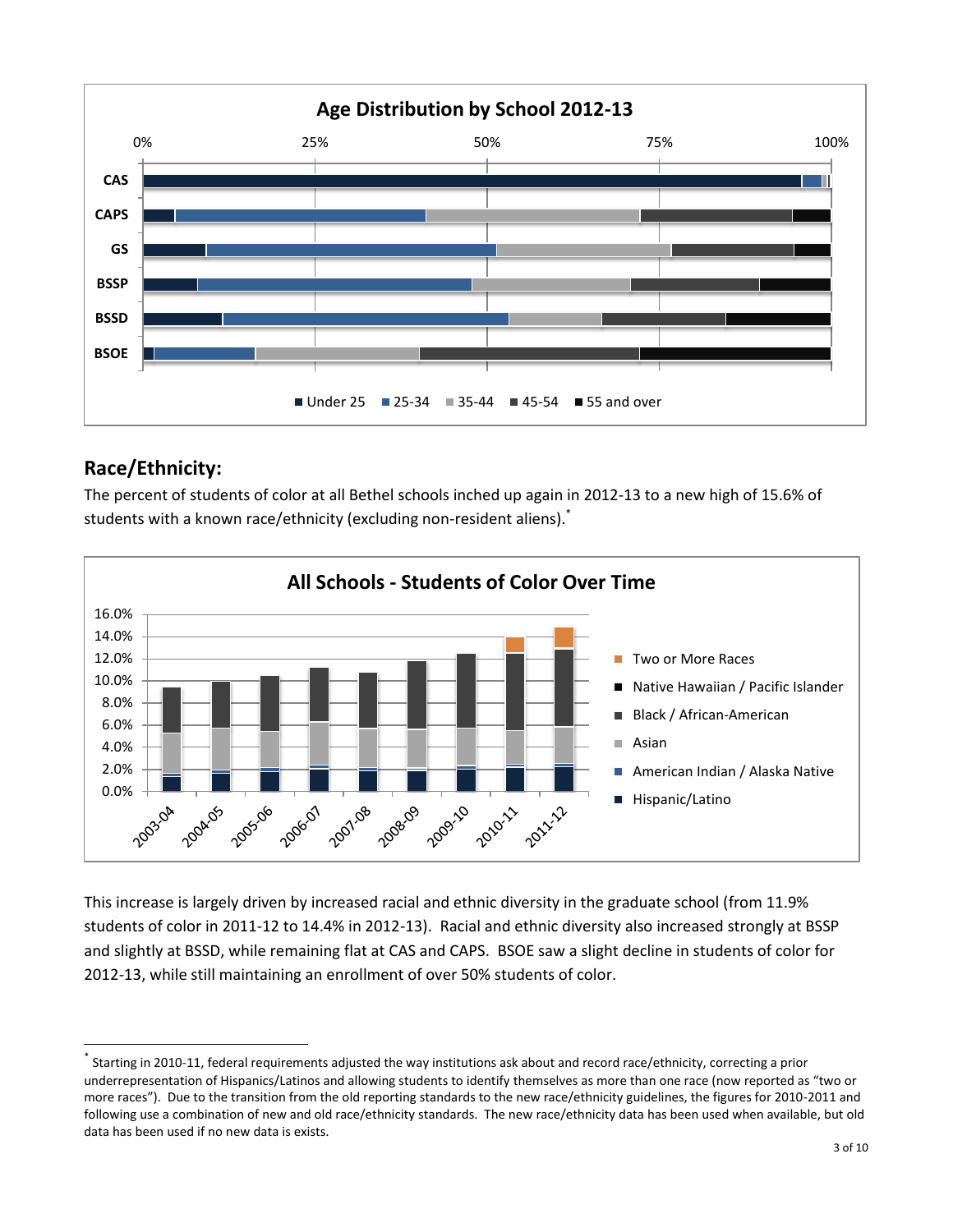

# **Credit Levels:**

 $\overline{\phantom{a}}$ 

Total registered credits for the entire university fell about 1% from the prior year even though median credit loads remained flat or increased slightly for each of the six schools of Bethel University (averages loads did dip slightly for some schools).<sup>†</sup> One influencing factor in this decline is that fewer students took 32 or more semester credits (down 3% from the prior year in CAS). Another factor is changes in headcount enrollment, as programs with lower credit densities, in GS for example, have seen increased enrollment, while other highercredit schools like CAS had slight declines in headcount.



<sup>†</sup> Note: for comparison purposes, quarter credit hours in the seminary have been converted to semester equivalents.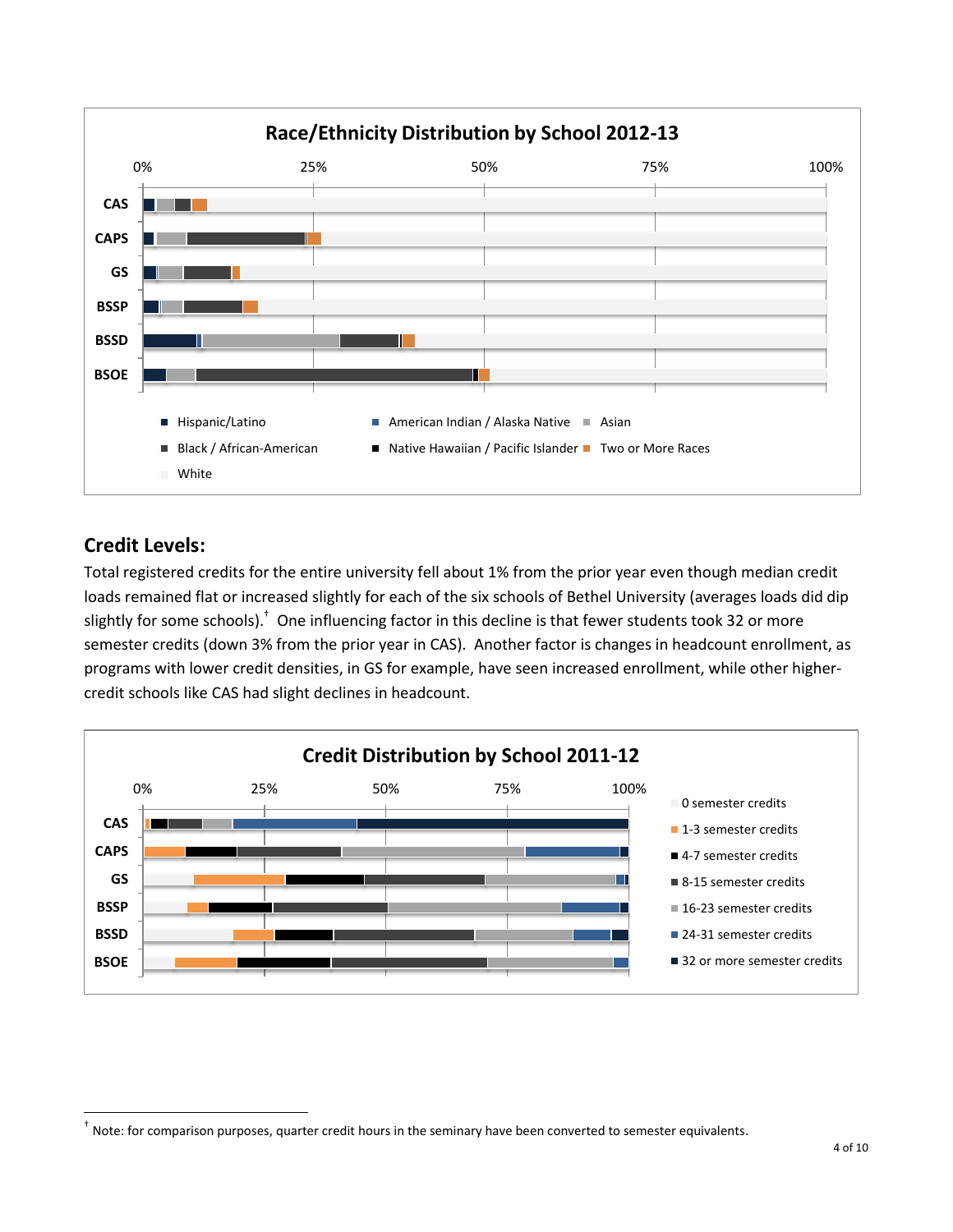## **Marital Status:**

In schools which record marital status for the majority of their students (CAS and the seminaries), there was little change in marital status from prior years. About 95% of CAS students are single, while over 65% of students in the seminary are married. As has historically been the case, marital status has not been asked of many CAPS and GS students, leaving about 75% at an unknown status.



# **State and Country:**

In 2012-13, Bethel University enrolled students from 49 states (all except West Virginia), the District of Columbia, and 31 foreign countries. The state with the largest contingent of Bethel students continues to be Minnesota (over 76% of all enrollment, down slightly for the second year), followed by California (5%), Wisconsin (4%), Illinois (2%), and Iowa (2%), with similar percentages to prior years in these states.



**Number of Students Enrolled by State – All Schools**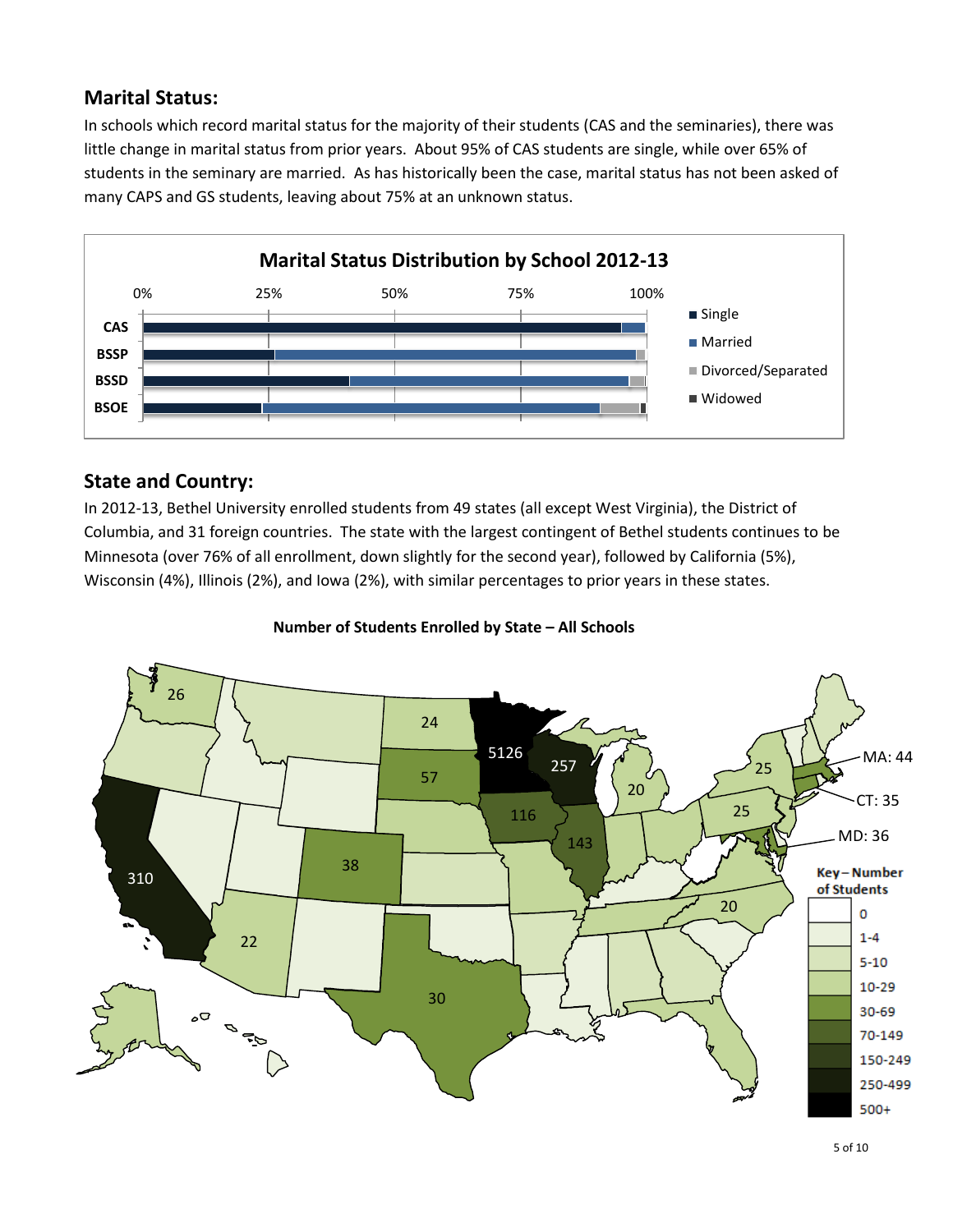## **Denomination:**

The percentage of Bethel University students affiliated with Converge Worldwide dropped from 16.6% the prior year to 15.4% in 2012-13, continuing 5 years of the downward trend from 25% in 2007-08. CAS and BSSP have a varied mix of denominations with about 30% of students identifying with a Baptist denomination. Fifty-one percent of all BSOE students identify themselves as a part of a Baptist denomination, down from 52% the prior year. Thirty-six percent of all BSSD students identify themselves as non-denominational, a continued increase from the prior years. ‡



#### **Note:**

 $\overline{\phantom{a}}$ 

Additional data and graphs for all of the above categories, including longitudinal data back to the 2003-04 academic year, is in a separate Excel document, available upon request.

<sup>‡</sup> Denominational data for CAPS and GS continues to be unreliable as is it is not asked of the majority of students, so it is not included in the above summary.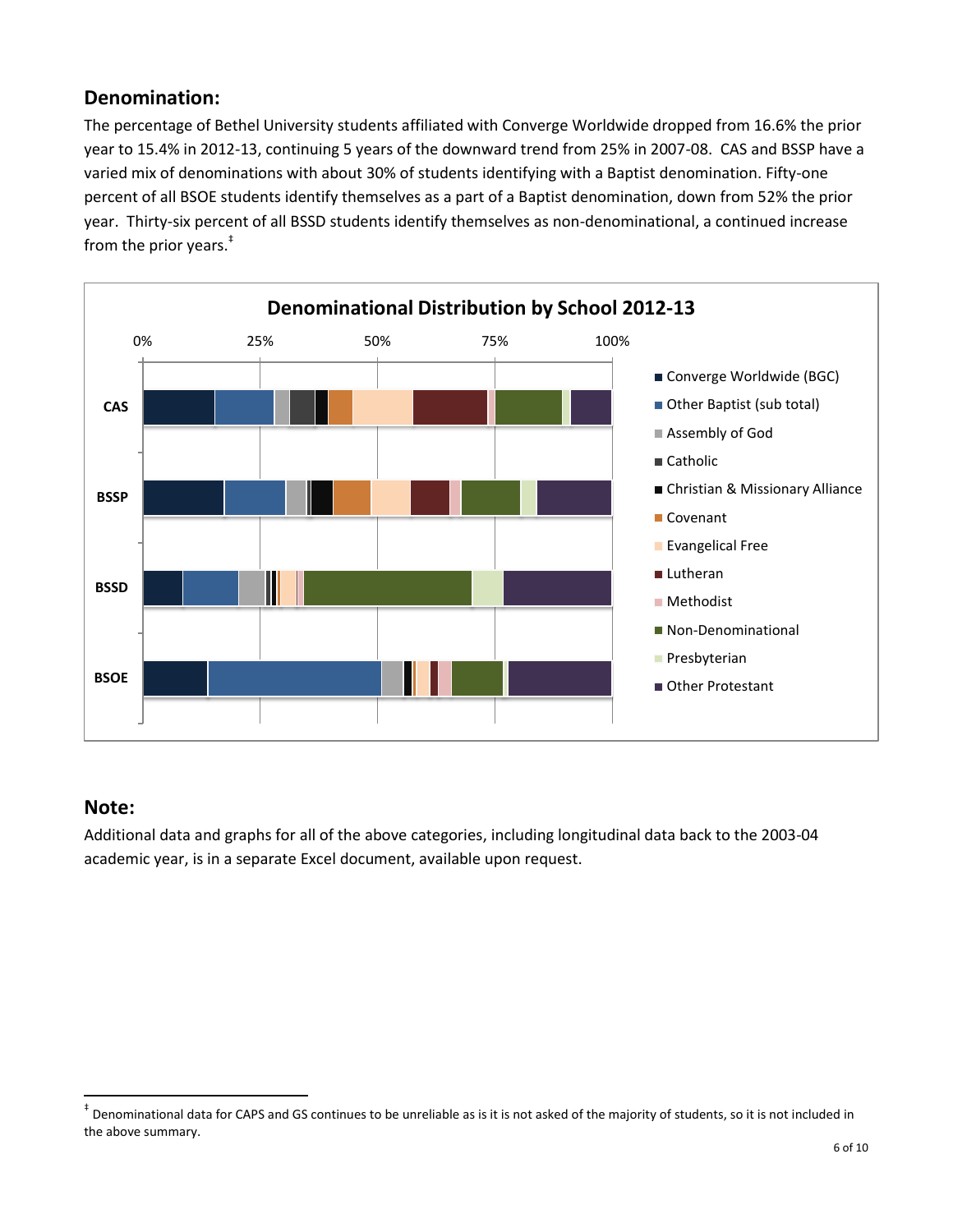# **Appendix – Data Detail for 2012-13:**

| Appendix - Data Detail for 2012-13: |            |             |      |             |             |             |              |  |
|-------------------------------------|------------|-------------|------|-------------|-------------|-------------|--------------|--|
|                                     | <b>CAS</b> | <b>CAPS</b> | GS   | <b>BSSP</b> | <b>BSSD</b> | <b>BSOE</b> | <b>TOTAL</b> |  |
|                                     |            |             |      |             |             |             |              |  |
| <b>TOTAL Enrollment</b>             | 3031       | 915         | 1673 | 694         | 270         | <b>124</b>  | 6707         |  |
|                                     |            |             |      |             |             |             |              |  |
| <b>TOTAL Enrollment</b>             |            |             |      |             |             |             |              |  |
| <b>Unduplicated</b>                 |            |             |      |             |             |             | 6637         |  |

| <b>Unduplicated</b> |            |             |        |             |             |             | 6637         |  |
|---------------------|------------|-------------|--------|-------------|-------------|-------------|--------------|--|
|                     |            |             |        |             |             |             |              |  |
| <b>GENDER</b>       | <b>CAS</b> | <b>CAPS</b> | GS     | <b>BSSP</b> | <b>BSSD</b> | <b>BSOE</b> | <b>TOTAL</b> |  |
| Female              | 1830       | 640         | 1084   | 282         | 113         | 43          | 3992         |  |
| Percent of Total    | 60.38%     | 69.95%      | 64.79% | 40.63%      | 41.85%      | 34.68%      | 59.52%       |  |
| Male                | 1201       | 275         | 589    | 412         | 157         | 81          | 2715         |  |
| Percent of Total    | 39.62%     | 30.05%      | 35.21% | 59.37%      | 58.15%      | 65.32%      | 40.48%       |  |
|                     |            |             |        |             |             |             |              |  |
| <b>TOTAL</b>        | 3031       | 915         | 1673   | 694         | 270         | 124         | 6707         |  |

| <b>TOTAL</b>          | 3031       | 915         | 1673       | 694         | 270         | 124         | 6707         |       |
|-----------------------|------------|-------------|------------|-------------|-------------|-------------|--------------|-------|
|                       |            |             |            |             |             |             |              |       |
| <b>MARITAL STATUS</b> | <b>CAS</b> | <b>CAPS</b> | GS         | <b>BSSP</b> | <b>BSSD</b> | <b>BSOE</b> | <b>TOTAL</b> |       |
| Single                | 2753       | 65          | 152        | 156         | 107         | 18          | 3251         | 72.8% |
| Married               | 140        | 105         | <b>289</b> | 428         | 145         | 51          | 1158         | 25.9% |
| Divorced/Separated    |            | 4           | 17         | 11          | 8           | 6           | 51           | 1.1%  |
| Widowed               |            | 0           | 2          | 1           | 1           |             | 5            | 0.1%  |
|                       |            |             |            |             |             |             |              |       |
| <b>TOTAL Known</b>    | 2898       | 174         | 460        | 596         | 261         | 76          | 4465         |       |
| Unknown               | 133        | 741         | 1213       | 98          | 9           | 48          | 2242         |       |

| AGE (as of Jan 1, 2012) | <b>CAS</b> | <b>CAPS</b> | GS         | <b>BSSP</b> | <b>BSSD</b> | <b>BSOE</b> | <b>TOTAL</b> |       |
|-------------------------|------------|-------------|------------|-------------|-------------|-------------|--------------|-------|
| Mean                    | 20.52      | 38.31       | 36.26      | 38.07       | 38.51       | 46.89       | 29.77        |       |
| Median                  | 20         | 37          | 34         | 35          | 33          | 48          | 25           |       |
| Under 25                | 2899       | 42          | <b>150</b> | 55          | 31          | 2           | 3179         | 47.9% |
| $25 - 34$               | 89         | 326         | 688        | 276         | 111         | 18          | 1508         | 22.7% |
| 35-44                   | 24         | 278         | 414        | 159         | 36          | 29          | 940          | 14.2% |
| 45-54                   | 12         | 198         | 291        | 130         | 48          | 39          | 718          | 10.8% |
| 55 and over             | 6          | 51          | 89         | 72          | 41          | 34          | 293          | 4.4%  |
|                         |            |             |            |             |             |             |              |       |
| <b>TOTAL Known age</b>  | 3030       | 895         | 1632       | 692         | 267         | 122         | 6638         |       |
| Unknown                 |            | 20          | 41         | 2           | 3           | 2           | 69           |       |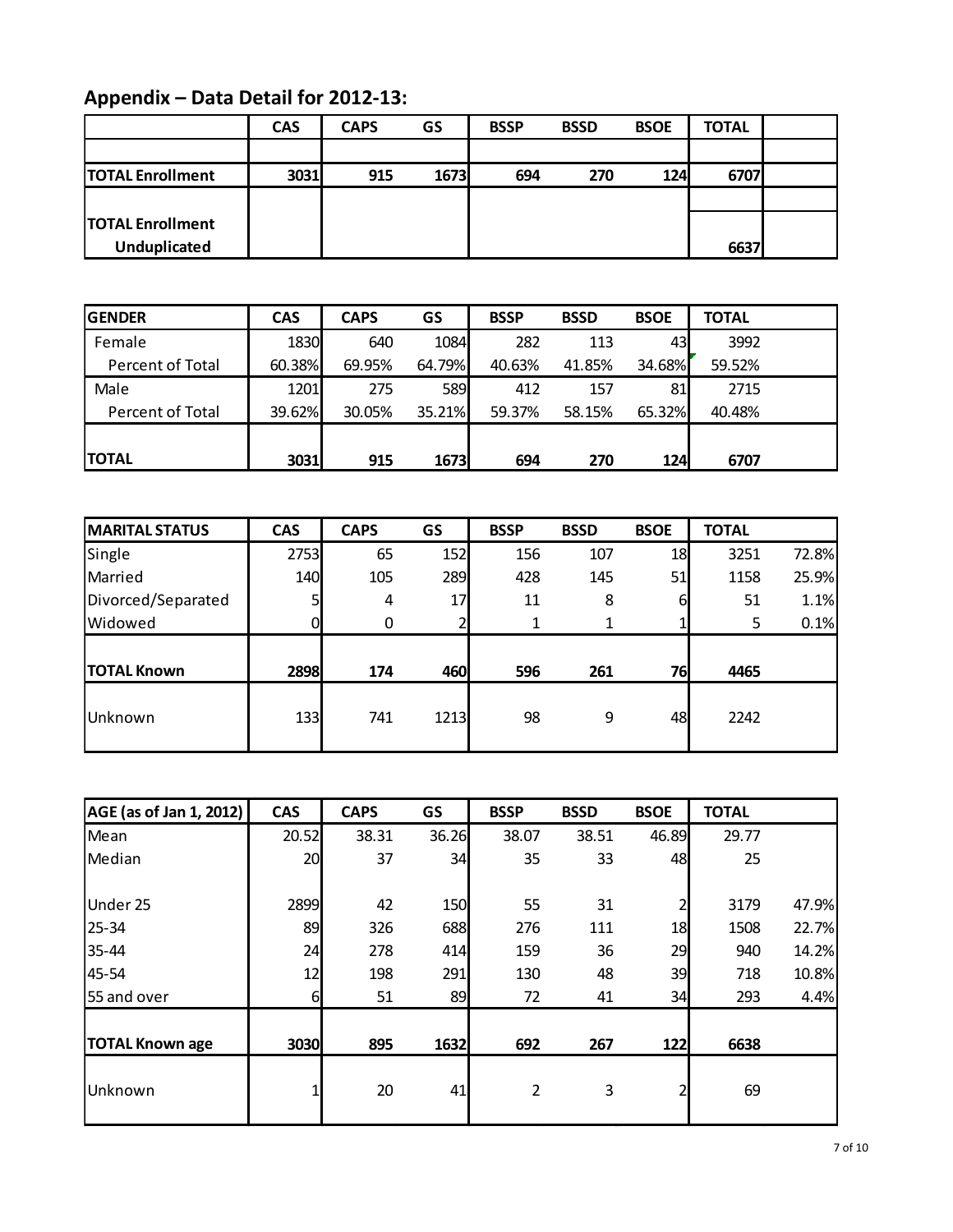| <b>DENOMINATION</b>             | CAS      | <b>CAPS</b>    | GS       | <b>BSSP</b> | <b>BSSD</b>    | <b>BSOE</b>    | <b>TOTAL</b> |       |
|---------------------------------|----------|----------------|----------|-------------|----------------|----------------|--------------|-------|
| Converge Worldwide (BGC)        | 426      | 31             | 152      | 110         | 21             | 15             | 755          | 15.4% |
| Other Baptist (sub total)       | 352      | 34             | 60       | 83          | 29             | 40             | 598          | 12.2% |
| American                        | 50       | 17             | 17       | 10          | 5              | 13             | 112          | 2.3%  |
| Conservative                    | 14       | 2              | 5        | 9           | 1              | 8              | 39           | 0.8%  |
| G.A.R.B                         | $\Omega$ | 0              | 0        | 0           | 2              | 0              | 2            | 0.0%  |
| Independent                     | 13       | 4              | 15       | 8           | 2              | 6              | 48           | 1.0%  |
| North American                  |          | 1              |          | 4           | 2              | 0              | 15           | 0.3%  |
| Other                           | 250      | 7              | 13       | 40          | 7              | 8              | 325          | 6.6%  |
| Southern                        | 18       | 3              | 9        | 12          | 10             | 5 <sup>1</sup> | 57           | 1.2%  |
| Assembly of God                 | 90       | 16             | 20       | 28          | 14             | 5              | 173          | 3.5%  |
| Catholic                        | 151      | 53             | 130      | 6           | 3              | 0              | 343          | 7.0%  |
| Christian & Missionary Alliance | 78       | 6              | 15       | 30          | 3              | 2              | 134          | 2.7%  |
| Covenant                        | 145      | $\overline{7}$ | 25       | 51          | $\overline{2}$ |                | 231          | 4.7%  |
| <b>Evangelical Free</b>         | 356      | 21             | 47       | 53          | 8              | 3              | 488          | 10.0% |
| Lutheran                        | 445      | 82             | 154      | 53          | 1              | 2              | 737          | 15.0% |
| Mennonite                       | $\Omega$ | 0              | 1        | 3           | 0              | 0              | 4            | 0.1%  |
| Methodist                       | 42       | 11             | 25       | 15          | 3              | 3              | 99           | 2.0%  |
| Non-Denominational              | 396      | 25             | 37       | 81          | 88             | 12             | 639          | 13.0% |
| Presbyterian                    | 48       | 5              | 12       | 21          | 16             | 1              | 103          | 2.1%  |
| Other Protestant                | 248      | 55             | 108      | 102         | 57             | 24             | 594          | 12.1% |
| Jewish                          | 1        | 0              | $\Omega$ | 0           | $\Omega$       | 0              | $\mathbf{1}$ | 0.0%  |
| Buddhist*                       | 1        | 1              |          | 0           | $\Omega$       | $\Omega$       | 3            | 0.1%  |
| <b>TOTAL Known Denomination</b> | 2779     | 347            | 787      | 636         | 245            | 108            | 4902         |       |
| Unknown                         | 252      | 568            | 886      | 58          | 25             | 16             | 1805         |       |

| <b>PUTKITOWIT</b>                                                        | اعدے | ەטכ   | 0001  | ၪဝ    | رے    | ᆚᄓ    | <b>1002</b> |       |
|--------------------------------------------------------------------------|------|-------|-------|-------|-------|-------|-------------|-------|
| * The one Buddhist CAS student was enrolled in "College in the Schools." |      |       |       |       |       |       |             |       |
| <b>RACE/ETHNICITY</b>                                                    |      |       |       |       |       |       |             |       |
| Hispanic/Latino                                                          | 54   | 15    | 31    | 16    | 20    |       | 140         | 2.1%  |
| American Indian / Alaska Native                                          |      | 2     |       | 2     | 2     |       | 15          | 0.2%  |
| Asian                                                                    | 81   | 39    | 56    | 21    | 51    |       | 253         | 3.9%  |
| Black / African-American                                                 | 74   | 152   | 109   | 57    | 22    | 47    | 461         | 7.1%  |
| Native Hawaiian / Pacific Islander                                       |      |       |       | 0     |       |       | 6           | 0.1%  |
| Two or More Races                                                        | 72   | 19    | 20    | 15    | 5     |       | 133         | 2.0%  |
| Non-Resident Alien                                                       | 10   | 6     | 32    | 19    | 8     |       | 75          | 1.2%  |
| Sub-Total                                                                | 297  | 235   | 253   | 130   | 109   | 59    | 1083        | 16.6% |
| White                                                                    | 2718 | 646   | 1319  | 544   | 152   | 57    | 5436        | 83.4% |
| TOTAL Known Ethnicity                                                    | 3015 | 881   | 1572  | 674   | 261   | 116   | 6519        |       |
| Percent of Color/International                                           | 9.9% | 26.7% | 16.1% | 19.3% | 41.8% | 50.9% | 16.6%       |       |
| Unknown                                                                  | 16   | 34    | 101   | 20    | 9     | 8     | 188         |       |
|                                                                          |      |       |       |       |       |       |             |       |

| <b>IENROLLMENT</b>                                                                                      |       |       |       |      |      |      |                 |  |
|---------------------------------------------------------------------------------------------------------|-------|-------|-------|------|------|------|-----------------|--|
| <b>Total Registered Semester Credits</b><br>for Year (Quarter Credits converted<br>to Semester Credits) | 87285 | 15369 | 17588 | 9181 | 3263 | 1084 | 133770          |  |
| Median Credit Load                                                                                      | 32    | 18    | 11    | 16.0 | 13.3 | 10.7 | 20 <sup>1</sup> |  |
| Avg. per enrolled student                                                                               | 28.9  | 16.8  | 12.0  | 14.2 | 14.5 | 10.1 | 20.2            |  |

| iiviculari creult Lodu                 | ے ت  | ⊥ບ   | + +  | ⊥∪.∪ | ر. ر د | ⊥∪.≀            | ້          |              |
|----------------------------------------|------|------|------|------|--------|-----------------|------------|--------------|
| Avg. per enrolled student              | 28.9 | 16.8 | 12.0 | 14.2 | 14.5   | 10.1            | 20.2       |              |
|                                        |      |      |      |      |        |                 |            |              |
| Number of students who registered for: |      |      |      |      |        |                 | Duplicated | Unduplicated |
| 32 or more semester credits            | 1598 | 30   | 18   | 9    | 4      | 0               | 1659       | 1656         |
| 24-31                                  | 822  | 224  | 94   | 82   | 33     |                 | 1256       | 1244         |
| $16 - 23$                              | 221  | 312  | 397  | 242  | 70     | 26              | 1268       | 1246         |
| $8 - 15$                               | 215  | 194  | 431  | 136  | 63     | 39              | 1078       | 1053         |
| $4 - 7$                                | 122  | 96   | 279  | 89   | 38     | 22              | 646        | 640          |
| $1 - 3$                                | 46   | 59   | 255  | 87   | 16     | 19              | 482        | 481          |
| Iо                                     |      | 0    | 199  | 49   | 46     | 17 <sub>l</sub> | 318        | 317          |
| <b>TOTAL</b>                           | 3031 | 915  | 1673 | 694  | 270    | 124             | 6707       | 6637         |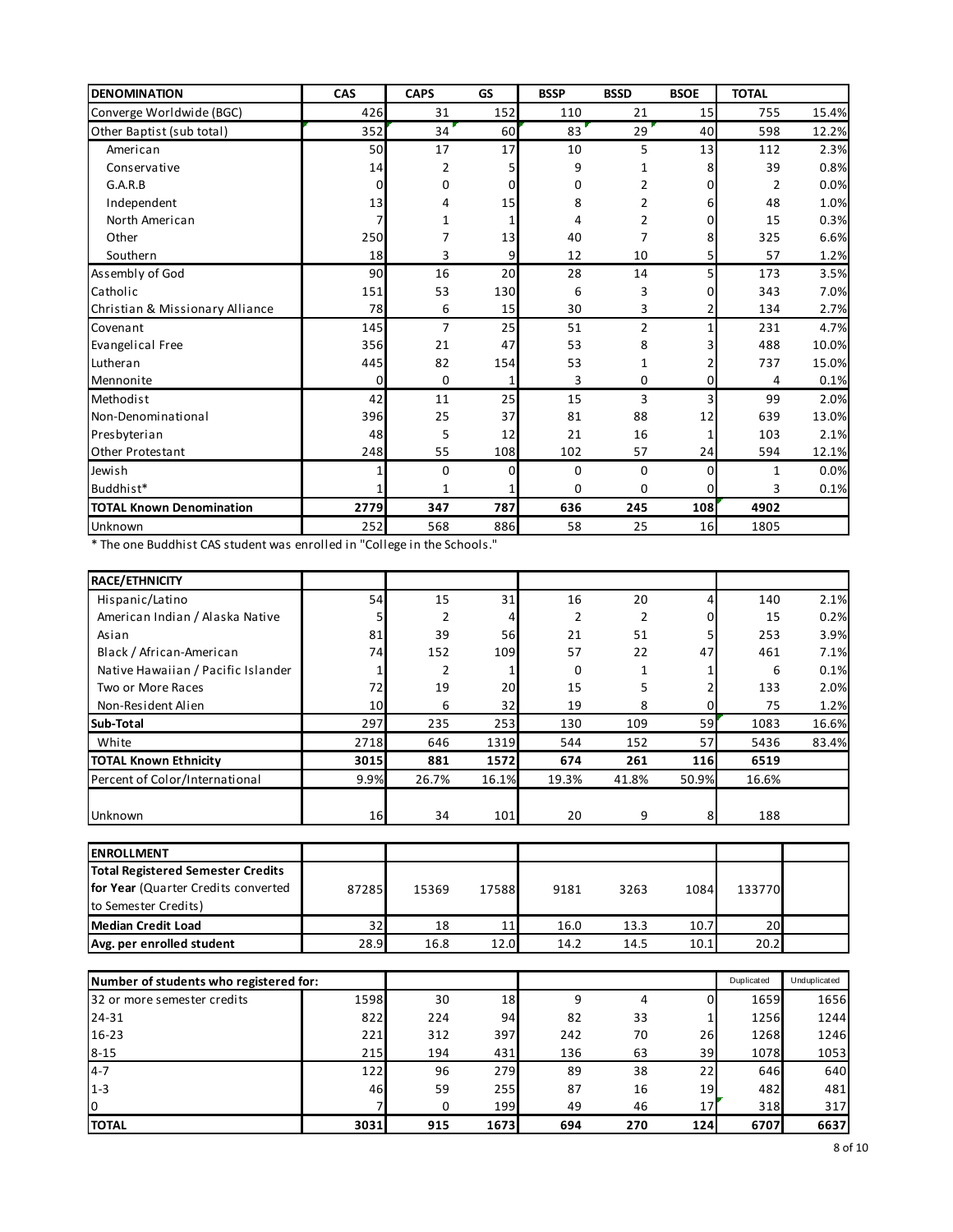| <b>STATE</b>                                                                                                                                 | CAS                     | <b>CAPS</b>  | GS             | <b>BSSP</b>    | <b>BSSD</b>             | <b>BSOE</b> | <b>TOTAL</b>   |              |
|----------------------------------------------------------------------------------------------------------------------------------------------|-------------------------|--------------|----------------|----------------|-------------------------|-------------|----------------|--------------|
| Alabama                                                                                                                                      | $\mathbf{1}$            |              | 1              | 4              |                         |             | 6              | 0.1%         |
| Alaska                                                                                                                                       | 7                       | $\mathbf 1$  | 3              | 3              |                         |             | 14             | 0.2%         |
| Arizona                                                                                                                                      | 6                       |              | 12             | 2              | 1                       | 1           | 22             | 0.3%         |
| Arkansas                                                                                                                                     |                         |              |                | 5              |                         |             | 5              | 0.1%         |
| California                                                                                                                                   | 31                      | 1            | 14             | 13             | 251                     |             | 310            | 4.6%         |
| Colorado                                                                                                                                     | 23                      | $\mathbf{1}$ | 8              | 5              |                         | 1           | 38             | 0.6%         |
| Connecticut                                                                                                                                  | 5                       | $\mathbf{1}$ | 3              | 5              |                         | 21          | 35             | 0.5%         |
| D.C.                                                                                                                                         |                         |              |                |                |                         |             | 7              | 0.1%         |
| Delaware                                                                                                                                     |                         |              | 1              | 1              |                         |             | $\overline{2}$ | 0.0%         |
| Florida                                                                                                                                      | $\overline{\mathbf{3}}$ | $\mathbf{1}$ | 6              | $\mathbf{2}$   |                         |             | 12             | 0.2%         |
| Georgia                                                                                                                                      | $\overline{2}$          | $\mathbf 1$  | 1              | 4              | $\mathbf 1$             |             | 9              | 0.1%         |
| Hawaii                                                                                                                                       |                         |              |                | 2              |                         |             | $\overline{2}$ | 0.0%         |
| Idaho                                                                                                                                        |                         |              | 1              | $\mathbf{1}$   |                         |             | $\overline{2}$ | 0.0%         |
| Illinois                                                                                                                                     | 100                     | 2            | 20             | 21             |                         |             | 143            | 2.1%         |
| Indiana                                                                                                                                      | 3                       |              | 9              | 5              |                         |             | 17             | 0.3%         |
| Iowa                                                                                                                                         | 73                      |              | 14             | 28             | $\mathbf 1$             |             | 116            | 1.7%         |
| Kansas                                                                                                                                       | $\mathsf 3$             |              |                | 4              |                         |             | 7              | 0.1%         |
| Kentucky                                                                                                                                     |                         |              | 1              |                |                         |             | $\mathbf{1}$   | 0.0%         |
| Louisiana                                                                                                                                    | $1\,$                   |              | 1              |                |                         |             | $\overline{2}$ | 0.0%         |
| Maine                                                                                                                                        | $\mathbf 1$             |              | 1              | 2              |                         | 3           | 7              | 0.1%         |
| Maryland                                                                                                                                     |                         |              | 1              | 4              |                         | 31          | 36             | 0.5%         |
| Massachusetts                                                                                                                                | $\overline{2}$          |              | 3              | 3              | $\mathbf{1}$            | 35          | 44             | 0.7%         |
| Michigan                                                                                                                                     | 11                      |              | 3              | 6              |                         |             | 20             | 0.3%         |
| Minnesota                                                                                                                                    | 2414                    | 884          | 1377           | 450            |                         | 1           | 5126           | 76.4%        |
| Mississippi                                                                                                                                  |                         |              |                | $\mathbf{1}$   |                         |             | $\overline{2}$ | 0.0%         |
| Missouri                                                                                                                                     | 6                       |              | 2              | 3              |                         |             | $11\,$         | 0.2%         |
| Montana                                                                                                                                      | 5                       |              |                | 3              |                         |             | 8              | 0.1%         |
| Nebraska                                                                                                                                     | 8                       |              | 2              | 3              |                         |             | 13             | 0.2%         |
| Nevada                                                                                                                                       | $\mathbf 2$             |              | 1              | 1              |                         |             | 4              | 0.1%         |
| New Hampshire                                                                                                                                | $\overline{2}$          |              | 1              |                |                         | 4           | 7              | 0.1%         |
| New Jersey                                                                                                                                   | 3                       |              | 3              | 6              |                         | 1           | 13             | 0.2%         |
| New Mexico                                                                                                                                   | $\mathbf{1}$            |              |                | 1              |                         |             | $\mathbf 2$    | 0.0%         |
| New York                                                                                                                                     | 7                       |              | 2              | 6              |                         | 10          | 25             | 0.4%         |
| North Carolina                                                                                                                               | $\mathbf{1}$            | $\mathbf{1}$ | 17             | $\mathbf{1}$   |                         |             | 20             | 0.3%         |
| North Dakota                                                                                                                                 | 14                      | $\mathbf{1}$ | 5              | 4              |                         |             | 24             | 0.4%         |
| Ohio                                                                                                                                         | 6                       | 2            | $\overline{2}$ | 1              |                         |             | 11             | 0.2%         |
| Oklahoma                                                                                                                                     | $\mathbf 2$             | $\mathbf 1$  |                | $\mathbf 1$    |                         |             | 4              | 0.1%         |
| Oregon                                                                                                                                       | 5                       |              | 3              |                | $\mathbf{1}$            |             | 9              | 0.1%         |
| Pennsylvania                                                                                                                                 | 10                      |              | 3              | 6              | $\overline{\mathbf{3}}$ | 3           | 25             | 0.4%         |
| Rhode Island                                                                                                                                 | $\mathbf 1$             |              |                | $\mathbf{1}$   |                         | 2           | 4              | 0.1%         |
| South Carolina                                                                                                                               | $\mathbf 1$             |              |                |                |                         |             | 1              | 0.0%         |
| South Dakota                                                                                                                                 | 50                      |              | 4              | 3              |                         |             | 57             | 0.8%         |
| Tennessee<br>Texas                                                                                                                           | 5<br>8                  | $\mathbf 1$  | 5<br>10        | 3<br>8         | 3                       |             | 13<br>30       | 0.2%<br>0.4% |
| Utah                                                                                                                                         |                         |              | 1              | 1              |                         |             | 2              | 0.0%         |
| Vermont                                                                                                                                      | 3                       |              | 1              |                |                         |             | 4              | 0.1%         |
| Virginia                                                                                                                                     | $\overline{4}$          |              | 4              | 7              |                         | 3           | 18             | 0.3%         |
| Washington                                                                                                                                   | 18                      |              | 4              | $\overline{4}$ |                         |             | 26             | 0.4%         |
| West Virginia                                                                                                                                |                         |              |                |                |                         |             |                |              |
| Wisconsin                                                                                                                                    | 170                     | 10           | 40             | 36             |                         | 1           | 257            | 3.8%         |
| Wyoming                                                                                                                                      |                         |              |                |                |                         |             | 1              | 0.0%         |
| Sub-total, US                                                                                                                                | 3018                    | 908          | 1592           | 670            | 262                     | 124         | 6574           | 98.0%        |
|                                                                                                                                              |                         |              |                |                |                         |             |                |              |
| Foreign Address*                                                                                                                             | 3                       | $\mathbf{1}$ | 49             | 5              |                         |             | 58             | 0.9%         |
| International (Visa)                                                                                                                         | 10                      | 6            | 32             | 19             | 8                       |             | 75             | 1.1%         |
| <b>TOTAL Known</b>                                                                                                                           | 3031                    | 915          | 1673           | 694            | 270                     | 124         | 6707           | 100.0%       |
|                                                                                                                                              |                         |              |                |                |                         |             |                |              |
| <b>Total Number of States</b>                                                                                                                | 40                      | 14           | 41             | 42             | 8                       | 14          | 49             |              |
| *Foreign Address includes only US citizens and permanent residents who do not have a US address. US citizens and permanent residents with US |                         |              |                |                |                         |             |                |              |

addresses are included in appropriate state or territory above.